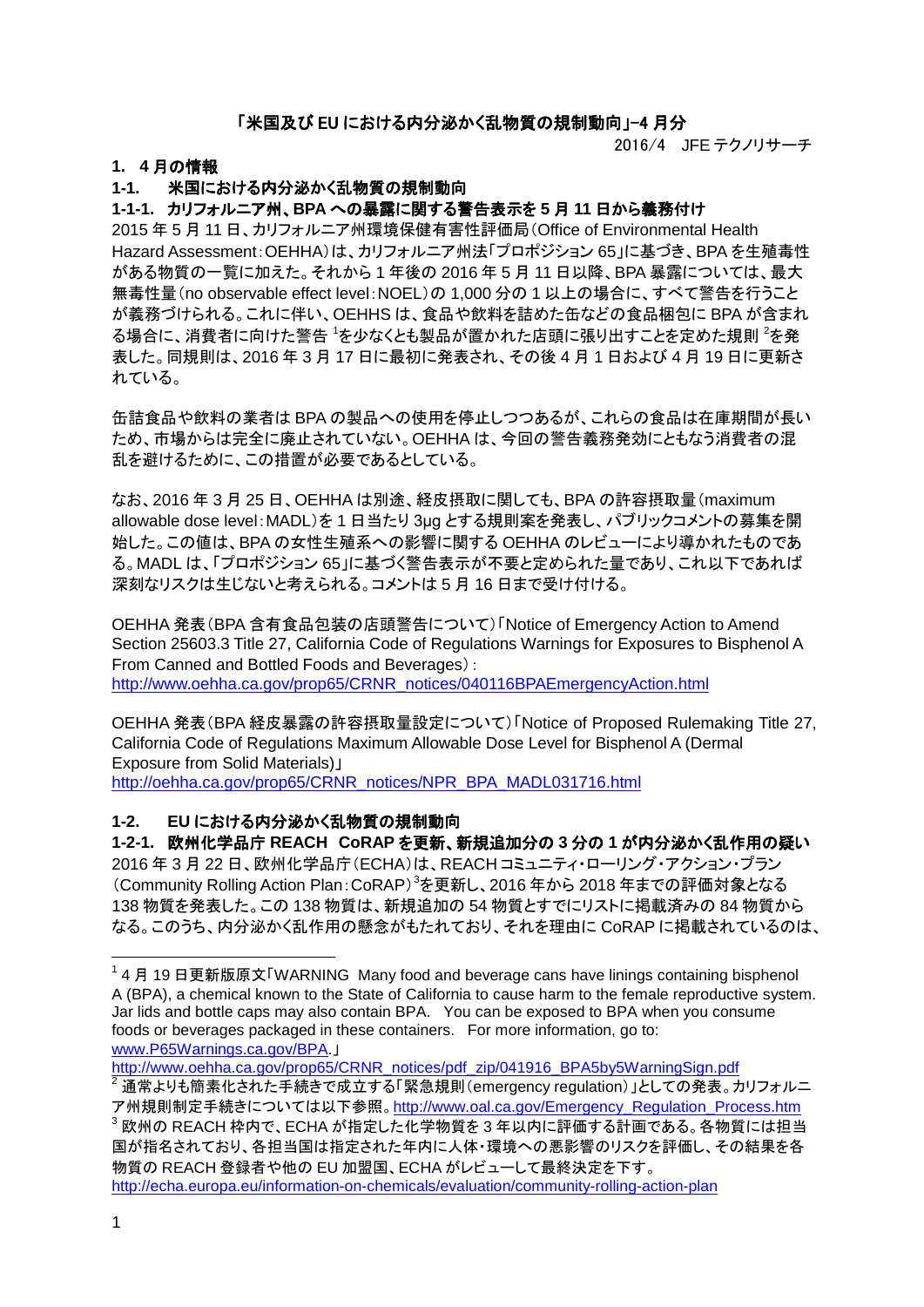新規追加 18 物質とリストに掲載済みの 18 物質を合わせた 36 物質である(それぞれ、次表参照)。

今後はまず、3 月 22 日からの 12 ヶ月間で、加盟国は 2016 年の評価対象物質となった 39 物質につ いて評価を進める。なお、今回の更新は、2015 年 10 月 28 日から公開されていた草案を基にしたもの で、草案編集の経緯については、ECHA の CoRAP 年次更新に関する加盟国意見書に記録されている。

ECHA プレスリリース:[http://echa.europa.eu/view-article/-/journal\\_content/title/member-states-to](http://echa.europa.eu/view-article/-/journal_content/title/member-states-to-evaluate-39-priority-substances-in-2016)[evaluate-39-priority-substances-in-2016](http://echa.europa.eu/view-article/-/journal_content/title/member-states-to-evaluate-39-priority-substances-in-2016)

CoRAP 2016 年~2018 年 対象物質リスト: [http://echa.europa.eu/documents/10162/13628/corap\\_list\\_2016-2018\\_en.pdf](http://echa.europa.eu/documents/10162/13628/corap_list_2016-2018_en.pdf)

CoRAP 年次更新に関する加盟国意見書: [http://echa.europa.eu/documents/10162/13578/msc\\_corap\\_opinion\\_2016\\_en.pdf](http://echa.europa.eu/documents/10162/13578/msc_corap_opinion_2016_en.pdf)

| 図表 1 CoRAP 評価対象のうち、内分泌かく乱物質の懸念をもたれているリスト掲載済み 18 物質 |  |
|----------------------------------------------------|--|
|----------------------------------------------------|--|

| 評価年  | 担当国    | EC 番号                         | CAS 番号        | 物質名                                              |
|------|--------|-------------------------------|---------------|--------------------------------------------------|
| 2016 | フィンランド | 203-585-2                     | 108-46-3      | resorcinol                                       |
| 2016 | ドイツ    | 201-248-4                     | 80-08-0       | dapsone                                          |
| 2016 | ドイツ    | 202-394-1                     | $95 - 14 - 7$ | benzotriazole                                    |
| 2016 | ドイツ    | $218 - 407 - 9$ <sup>*1</sup> | 2144-53-8     | 3,3,4,4,5,5,6,6,7,7,8,8,8-tridecafluorooctyl     |
|      |        |                               |               | methacrylate                                     |
| 2016 | ドイツ    | 241-527-8 <sup>*1</sup>       | 17527-29-6    | 3,3,4,4,5,5,6,6,7,7,8,8,8-tridecafluorooctyl     |
| 2016 |        |                               |               | acrylate                                         |
|      | ドイツ    | 926-564-6                     | n.a.          | 2,2',6,6'-tetrabromo-4,4'-                       |
|      |        |                               |               | isopropylidenediphenol, oligomeric reaction      |
|      |        |                               |               | products with propylene oxide and n-butyl        |
| 2016 |        | $275 - 702 - 5*^{3}$          | 71617-10-2    | glycidyl ether                                   |
|      | イギリス   |                               |               | isopentyl p-methoxycinnamate                     |
| 2016 | イギリス   | 629-661-9 $\overline{^{*3}}$  | 83834-59-7    | 2-ethylhexyl trans-4-methoxycinnamate            |
| 2017 | オーストリア | 212-791-1                     | 870-08-6      | dioctyltin oxide                                 |
| 2017 | ベルギー   | 202-532-0                     | 96-76-4       | 2,4-di-tert-butylphenol                          |
| 2017 | ベルギー   | 215-925-7                     | 1453-58-3     | 3-methylpyrazole                                 |
| 2017 | フランス   | 201-618-5                     | 85-60-9       | 6,6'-di-tert-butyl-4,4'-butylidenedi-m-cresol    |
| 2017 | フランス   | 915-730-3                     | n.a.          | reaction mass of 1- (1,2,3,4,5,6,7,8- octahydro- |
|      |        |                               |               | 2,3,8,8-tetramethyl-2-naphthyl)ethan-1-one and   |
|      |        |                               |               | 1-(1,2,3,4,6,7,8,8a-octahydro-2,3,8,8-           |
|      |        |                               |               | tetramethyl-2-naphthyl) ethan-1-one and 1-       |
|      |        |                               |               | (1,2,3,5,6,7,8,8a-octahydro-2,3,8,8-             |
|      |        |                               |               | tetramethyl-2-naphthyl)ethan-1-one               |
| 2017 | スウェーデン | 247-426-5                     | 26040-51-7    | bis(2-ethylhexyl)tetrabromophthalate             |
| 2017 | オランダ   | 219-006-1                     | 2312-35-8     | propargite                                       |
| 2017 | イギリス   | 204-112-2                     | 115-86-6      | triphenyl phosphate                              |
| 2018 | ドイツ    | 258-469-4                     | 53306-54-0    | bis(2-propylheptyl) phthalate                    |
| 2018 | スウェーデン | 200-076-7                     | $51 - 03 - 6$ | 2-(2-butoxyethoxy)ethyl 6-propylpiperonyl ether  |

注:\*<sup>1</sup>(EC No.218-407-9とEC No.241-527-8)および\*<sup>3</sup>(EC No.275-702-5とEC No.629-661-9)に ついては、これらの物質の構造的類似性が示されており、合同評価として行われる可能性がある。 出典:CoRAP 2016 年~2018 年 対象物質リストを参考に作成

|  |  |  | 図表 2 CoRAP 評価対象のうち、内分泌かく乱物質の懸念をもたれている 2016 年新規追加 18 物質 |  |
|--|--|--|--------------------------------------------------------|--|
|  |  |  |                                                        |  |

| ▌評価年 担当国 |       | EC 番号      | CAS 番号     | 物質名                                          |
|----------|-------|------------|------------|----------------------------------------------|
| 2016     | デンマーク | 1204-327-1 | ' 119-47-1 | 6,6'-di-tert-butyl-2,2'-methylenedi-p-cresol |
| 2016     | フランス  | 204-881-4  | 128-37-0   | 2,6-di-tert-butyl-p-cresol                   |
| 2016     | イタリア  | 1200-838-9 | 75-09-2    | Idichloromethane                             |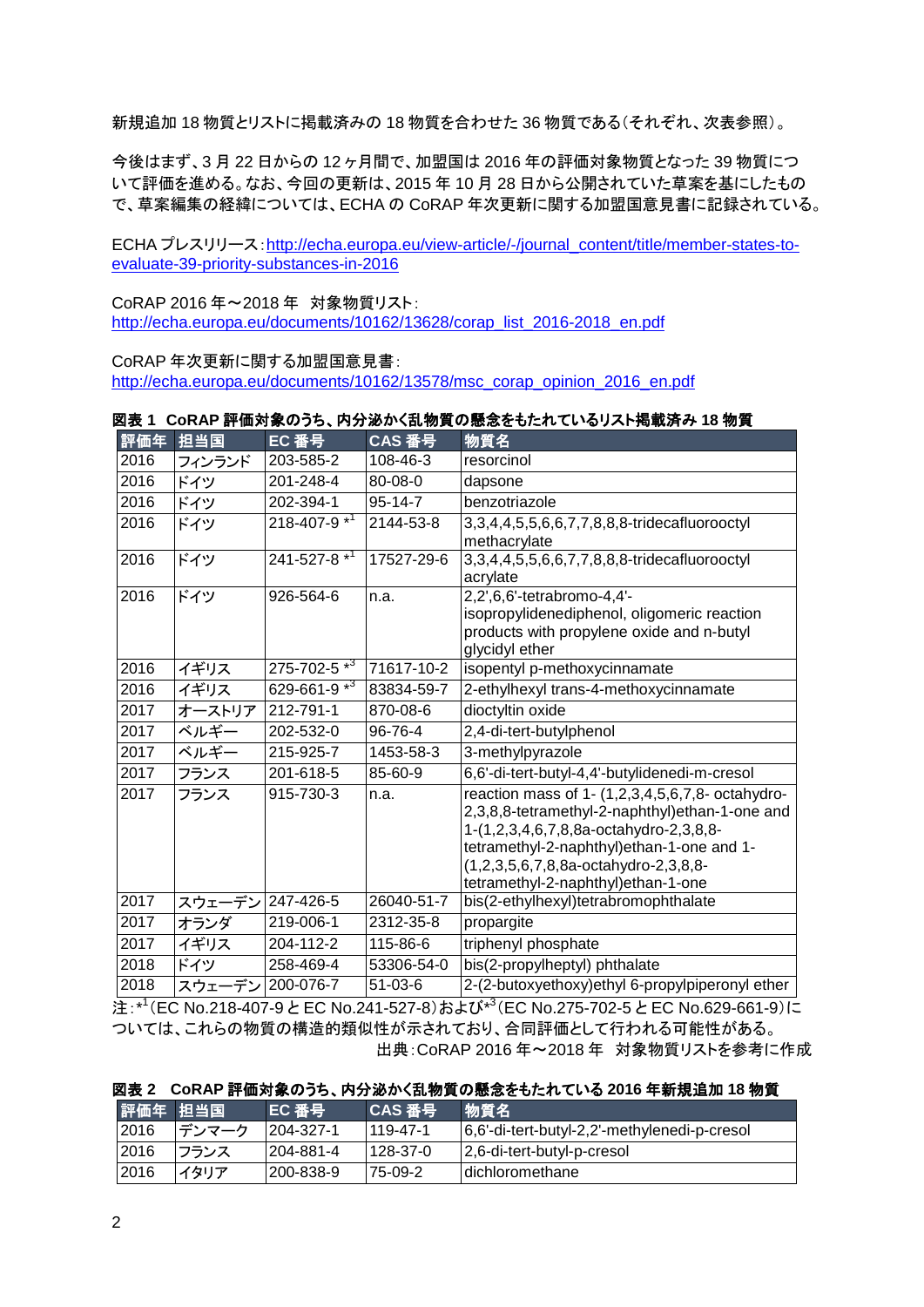| 評価年  | 担当国    | EC 番号                    | CAS 番号                  | 物質名                                                                                                                                   |
|------|--------|--------------------------|-------------------------|---------------------------------------------------------------------------------------------------------------------------------------|
| 2016 | イタリア   | $211 - 063 - 0*^{2}$     | 628-96-6                | ethylene dinitrate                                                                                                                    |
| 2016 | イタリア   | $211 - 745 - 8$ $*^2$    | 693-21-0                | oxydiethylene dinitrate                                                                                                               |
| 2016 | イギリス   | 500-209-1                | 68412-54-4              | nonylphenol, branched, ethoxylated                                                                                                    |
| 2018 | デンマーク  | 500-006-8                | 9003-36-5               | formaldehyde, oligomeric reaction products with<br>1-chloro-2,3-epoxypropane and phenol                                               |
| 2018 | フランス   | 237-695-7                | 13927-71-4              | bis(dibutyldithiocarbama to-S,S')copper                                                                                               |
| 2018 | フランス   | 500-082-2                | 32492-61-8              | 2-[4-[2-[4-(2- hydroxyethoxy)phenyl]propan-2-<br>yl]phenoxy] ethanol                                                                  |
| 2018 | ドイツ    | 216-133-4<br>244-240-6   | 1506-02-1<br>21145-77-7 | 1-(5,6,7,8-tetrahydro-3,5,5,6,8,8-hexamethyl-2-<br>naphthyl)ethan-1-one                                                               |
| 2018 | ドイツ    | 244-617-5                | 21850-44-2              | 1,1'- (isopropylidene)bis[3,5-dibromo-4-(2,3-<br>dibromopropoxy) benzene]                                                             |
| 2018 | ドイツ    | $258 - 904 - 8 \times 8$ | 53988-10-6              | 1,3-dihydro-4(or 5)-methyl-2H-benzimidazole-2-<br>thione                                                                              |
| 2018 | ドイツ    | $262 - 872 - 0$ *8       | 61617-00-3              | 1,3-dihydro-4(or 5)-methyl-2H benzimidazole-2-<br>thione, zinc salt                                                                   |
| 2018 | ラトビア   | 203-545-4                | 108-05-4                | vinyl acetate                                                                                                                         |
| 2018 | ポーランド  | 202-653-9                | $98-29-3$               | 4-tert-butylpyrocatechol                                                                                                              |
| 2018 | スウェーデン | 278-355-8                | 75980-60-8              | diphenyl(2,4,6-trimethylbenzoyl) phosphine<br>oxide                                                                                   |
| 2018 | オランダ   | 248-227-6                | 27107-89-7              | 2-ethylhexyl 10-ethyl-4-[[2-[(2-ethylhexyl)oxy]-<br>2-oxoethyl]thio]-4-octyl-7-oxo-8-oxa-3,5-dithia-<br>4-stannatetra-decanoate       |
| 2018 | オランダ   | 251-020-3                | 32388-55-9              | $[3R-(3\alpha,3a\beta,7\beta,8a\alpha)]-1-(2,3,4,7,8,8a-$<br>hexahydro-3,6,8,8-tetramethyl-1H-3a,7-<br>methanoazulen-5-yl)ethan-1-one |

注:\*<sup>2</sup>(EC No.211-063-0とEC No.211-745-8)および\*<sup>8</sup>(EC No.258-904-8とEC No.262-872-0)に ついては、これらの物質の構造的類似性が示されており、合同評価として行われる可能性がある。 出典:CoRAP 2016 年~2018 年 対象物質リストを参考に作成

#### **1-3.** 米国、**EU** における内分泌かく乱物質の安全性情報

**1-3-1. 6** つの **NGO** が食品包装内の **BPA** に関する報告書発表、使用停止を求めキャンペーン開始 2016 年 3 月 30 日、米国の 6 つの NGO $^4$  $^4$ が、Campbell's、Target、Walmart、Del Monte、General Mills、Kroger などの大手食品製造・流通事業者の缶詰製品約 200 種類の内部塗装を検査した結果を 記した報告書 <sup>[5](#page-2-1)</sup>を発表した。特に、BPA およびその代替とされる BPA をベースとするプロキシ樹脂につ いて調べている。報告書では、検査した製品のうち約 3 分の 2 から BPA が検出されたとして、あらゆる 食品包装から BPA の使用を停止することを食品小売り業者に求めている。

報告書では、米国内外の規制についても言及しており、米国内については先述のカリフォルニア州など、 BPA の使用を制限しようとする州の政策はみられるが、連邦レベルでは食品医薬品局(FDA)は現状の 規制下での暴露レベルでは健康被害のリスクはないとしている。このため、NGO は、FDA に対して最 新の科学的根拠に基づく見直しを求めている。

本報告書の発表に伴い、これらの NGO は、BPA 使用停止を求めるキャンペーンの一環として、ウェブ サイト「Buyer Beware」も立ち上げている。

NGO の報告書:<http://www.toxicfoodcans.org/wp-content/uploads/2016/03/BPA-BuyerBeware.pdf>

Breast Cancer Fund のプレスリリース:[http://www.breastcancerfund.org/media/press](http://www.breastcancerfund.org/media/press-releases/breast-cancer-fund-statement-in-response-to-campbell-s-going-bpa-free-by-2017.html)[releases/breast-cancer-fund-statement-in-response-to-campbell-s-going-bpa-free-by-2017.html](http://www.breastcancerfund.org/media/press-releases/breast-cancer-fund-statement-in-response-to-campbell-s-going-bpa-free-by-2017.html)

<span id="page-2-0"></span> <sup>4</sup> Breast Cancer Fund、Campaign for Healthier Solutions、Clean Production Action、Ecology Center、 Environmental Defence(カナダ)、Safer Chemicals、Healthy Families の 6NGO。

<span id="page-2-1"></span><sup>5</sup> 原題「Buyer Beware: Toxic BPA & Regrettable Substitutes in the Linings of Canned Food」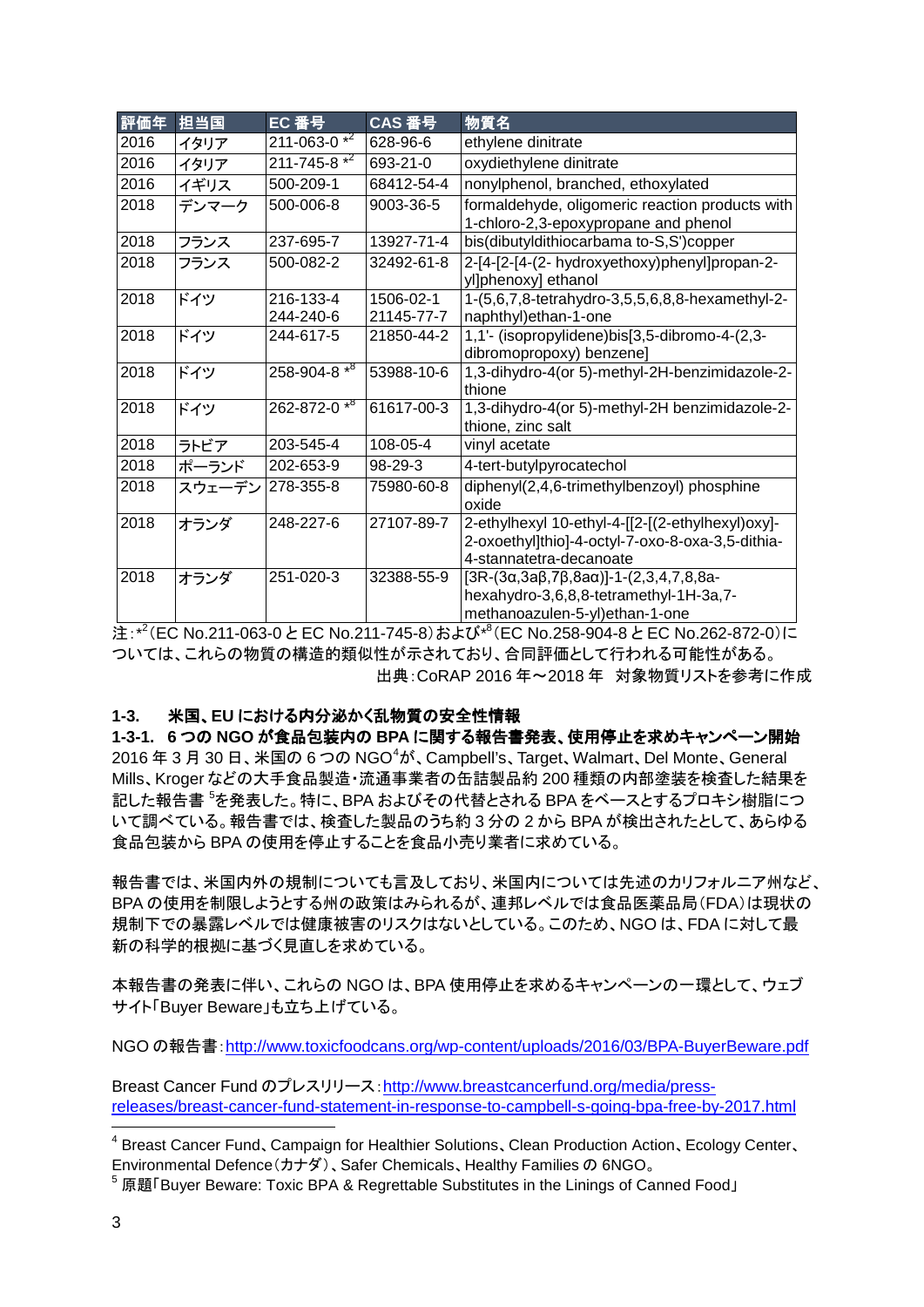NGO による BPA の危険性キャンペーンウェブサイト:[http://www.toxicfoodcans.org/;](http://www.toxicfoodcans.org/) http://www.toxicfoodcans.org/press-release/

#### **1-3-2.** デンマーク環境保護庁、廃棄物処理における有害物質放出に関する報告書発表

デンマーク環境保護庁(Danish EPA)は、アウトドアウェアのリサイクルが内分泌かく乱物質などの有害 物質の放出につながる可能性を最新の報告書 『で指摘した。この調査は、廃棄物を削減しリサイクルを 推進しようとするデンマーク政府の活動の一環として、消費者向け製品のリサイクルにおける有害化学 物質の影響を検討するために行われた。

このプロジェクトでは、まず、デンマーク環境保護庁が作成した、消費者製品に含まれる化学物質のデ ータベースやそれら物質への対応戦略と、欧州委員会が作成した製品安全性に関する規制草案を基に して整理した消費者製品群から、リサイクルの対象を含む固形廃棄物となり得る製品を抽出した。そこ から、懸念化学物質の含有の有無、廃棄物の特性と量、リサイクルの可能性、リサイクル後の製品への 需要の 4 点を判断基準として絞り込みと検討を進め、最終的にアウトドアウェアを含む 9 製品について 検討を行った。

アウトドアウェアについては、雑多な衣服の回収が一般市民から組織的に行われる中に含まれると仮 定し、自然繊維も合成繊維も機械的にほぐし、椅子やマットレスなどの詰め物、布きれや断熱・防音材に 使用されることを想定した。アウトドアウェアに関して特に懸念される化学物質は、含浸剤として使われ るパーフルオロ化合物と、レインジャケットなどに使われるポリ塩化ビニル(PVC)に含まれるフタル酸エ ステル系可塑剤が特定された。パーフルオロ化合物は発がん性や生殖毒性を持つとされ、ある種のフ タル酸エステルは、生殖毒性を示し、内分泌かく乱作用を持つと広くみなされている。

これらの物質について、ほぐされたリサイクル材中での存在と放出の可能性、粉塵などの形によるばく 露の可能性については定量的な知見がなく、評価は定性的なものであるが、リサイクル作業における労 働者のばく露、環境中への蓄積、マットレスや断熱材などに使われた場合における消費者の経口・経皮 吸収の可能性が考えられると本報告書は結論付けている。

デンマーク環境保護庁報告書(p.10~13 のサマリーは英語): <http://www2.mst.dk/Udgiv/publikationer/2016/03/978-87-93435-51-3.pdf>

<span id="page-3-0"></span> $6$  原題「Kemiske stoffer i forbrugerprodukter, der kan hindre genanvendelse - Udvikling af metode Kortlægning af kemiske stoffer i forbrugerprodukter nr. 146, 2016」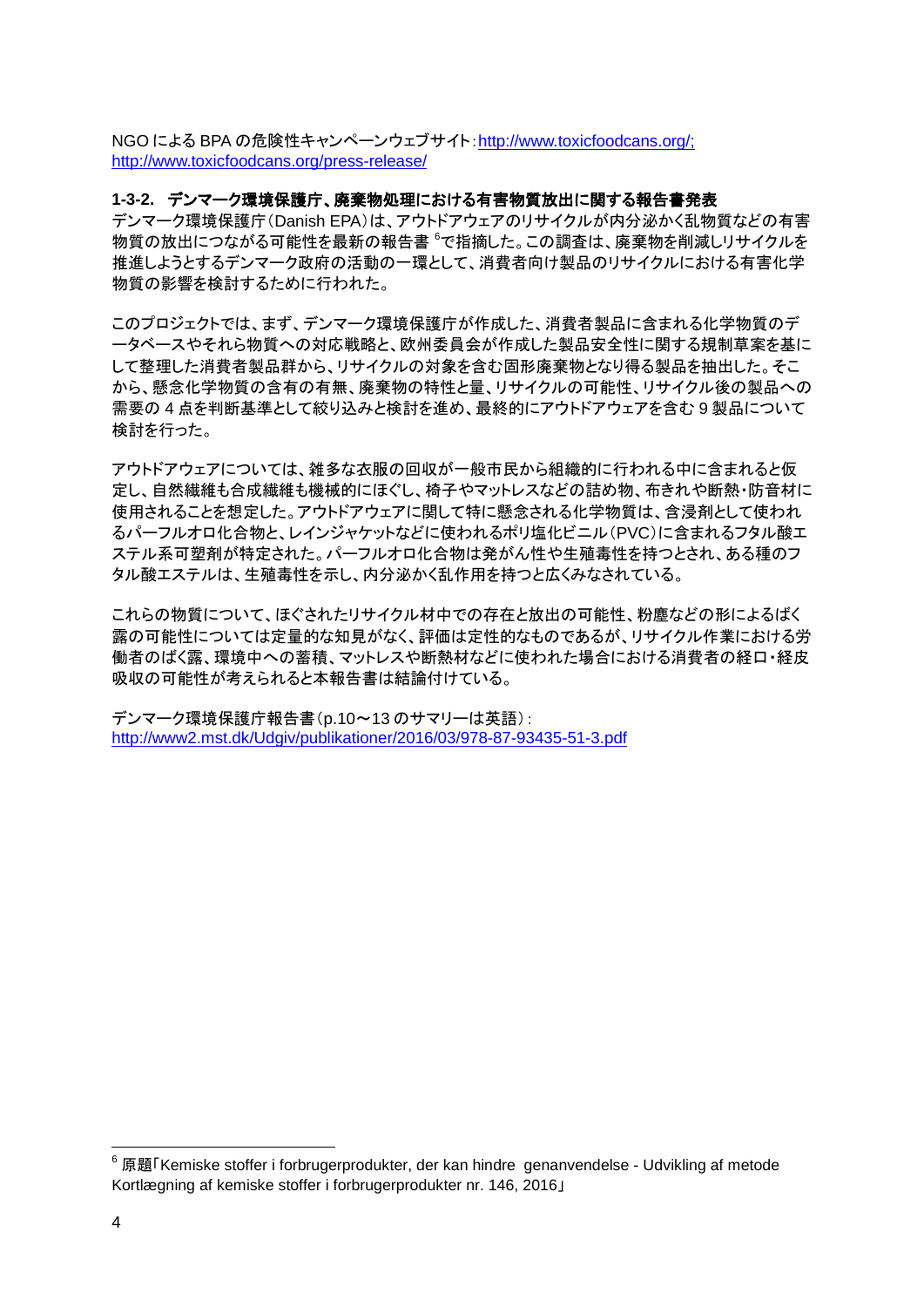## **1-4.** 頻出略語一覧

## **1-4-1.** 米国

| 略語              | 現地語正式名称                                                       | 日本語名称                                 | 分類   |
|-----------------|---------------------------------------------------------------|---------------------------------------|------|
| <b>ACC</b>      | <b>American Chemistry Council</b>                             | 米国化学工業協会                              | 業界団体 |
| <b>ACS</b>      | <b>American Chemical Society</b>                              | 米国化学会                                 | 業界団体 |
| <b>CDC</b>      | Center for Disease Control and<br>Prevention                  | 疾病予防管理センター                            | 政府機関 |
| <b>CPSC</b>     | <b>Consumer Product Safety Commission</b>                     | 消費者製品安全委員会                            | 政府機関 |
| <b>DHHS</b>     | Department Health and Human<br>Services                       | 保健社会福祉省                               | 政府機関 |
| <b>EDF</b>      | <b>Environmental Defense Fund</b>                             | 環境防衛基金                                | 環境団体 |
| <b>EDSP</b>     | <b>Endocrine Disruptor Screening</b><br>Program               | 内分泌かく乱物質スクリーニ<br>ングプログラム              | 政策   |
| <b>EPA</b>      | <b>Environmental Protection Agency</b>                        | 環境保護庁                                 | 政府機関 |
| <b>FDA</b>      | Food and Drug Administration                                  | 食品医薬品局                                | 政府機関 |
| <b>FIFRA</b>    | Federal Insecticide, Fungicide, and<br>Rodenticide Act        | 連邦殺虫剤殺菌剤殺鼠剤法                          | 政策   |
| N <sub>II</sub> | National Institutes of Health                                 | 国立衛生研究所                               | 政府機関 |
| <b>NIOSH</b>    | National Institute for Occupational<br>Safety and Health      | 国立労働安全衛生研究所                           | 政府機関 |
| <b>NIST</b>     | National Institute of Standards and<br>Technology             | 国立標準技術局                               | 政府機関 |
| NNI             | National Nanotechnology Initiative                            | 国家ナノテク・イニシアティブ                        | 政策   |
| <b>NRDC</b>     | Natural Resources Defense Council                             | 天然資源防衛協議会                             | 環境団体 |
| <b>NSF</b>      | <b>National Science Foundation</b>                            | 国立科学財団                                | 政府機関 |
| <b>OMB</b>      | Office of Management and Budget                               | 行政管理予算局                               | 政府機関 |
| <b>OPPT</b>     | Office of Pollution Prevention and<br><b>Toxics</b>           | 汚染防止有害物質局(EPA)                        | 政府機関 |
| <b>OSHA</b>     | Occupational Safety and Health<br>Administration              | 労働安全衛生局                               | 政府機関 |
| <b>RCC</b>      | Canada-United States Regulatory<br><b>Cooperation Council</b> | 米加規制協力会議                              | 政府機関 |
| <b>SNUR</b>     | <b>Significant New Use Rules</b>                              | 重要新規利用規則                              | 政策   |
| <b>SOCMA</b>    | Society of Chemical Manufacturers and<br><b>Affiliates</b>    | 化学品製造者·関連業者協会<br>(前·合成有機化学品製造者<br>協会) | 業界団体 |
| <b>TSCA</b>     | <b>Toxic Substances Control Act</b>                           | 有害物質規制法                               | 政策   |

## **1-4-2. EU**

| 略語                             | 現地語正式名称                                                                                          | 日本語名称               | 分類   |
|--------------------------------|--------------------------------------------------------------------------------------------------|---------------------|------|
| <b>ANSES</b>                   | Agence nationale de sécurité sanitaire<br>de l'alimentation, de l'environnement et<br>du travail | フランス食品環境労働衛生安<br>全庁 | 政府機関 |
| <b>BAuA</b>                    | Bundesanstalt für Arbeitsschutz und<br>Arbeitsmedizin                                            | ドイツ連邦労働安全衛生研究<br>所  | 政府機関 |
| <b>BfR</b>                     | Bundesinstitut für Risikobewertung                                                               | ドイツ連邦リスク評価研究所       | 政府機関 |
| Cefic                          | <b>European Chemicals Industry Council</b>                                                       | 欧州化学工業連盟            | 業界団体 |
| Danish<br><b>EPA</b><br>(DEPA) | <b>Environmental Protection</b><br>Agency/Miljøstyrelsen                                         | デンマーク環境保護庁          | 政府機関 |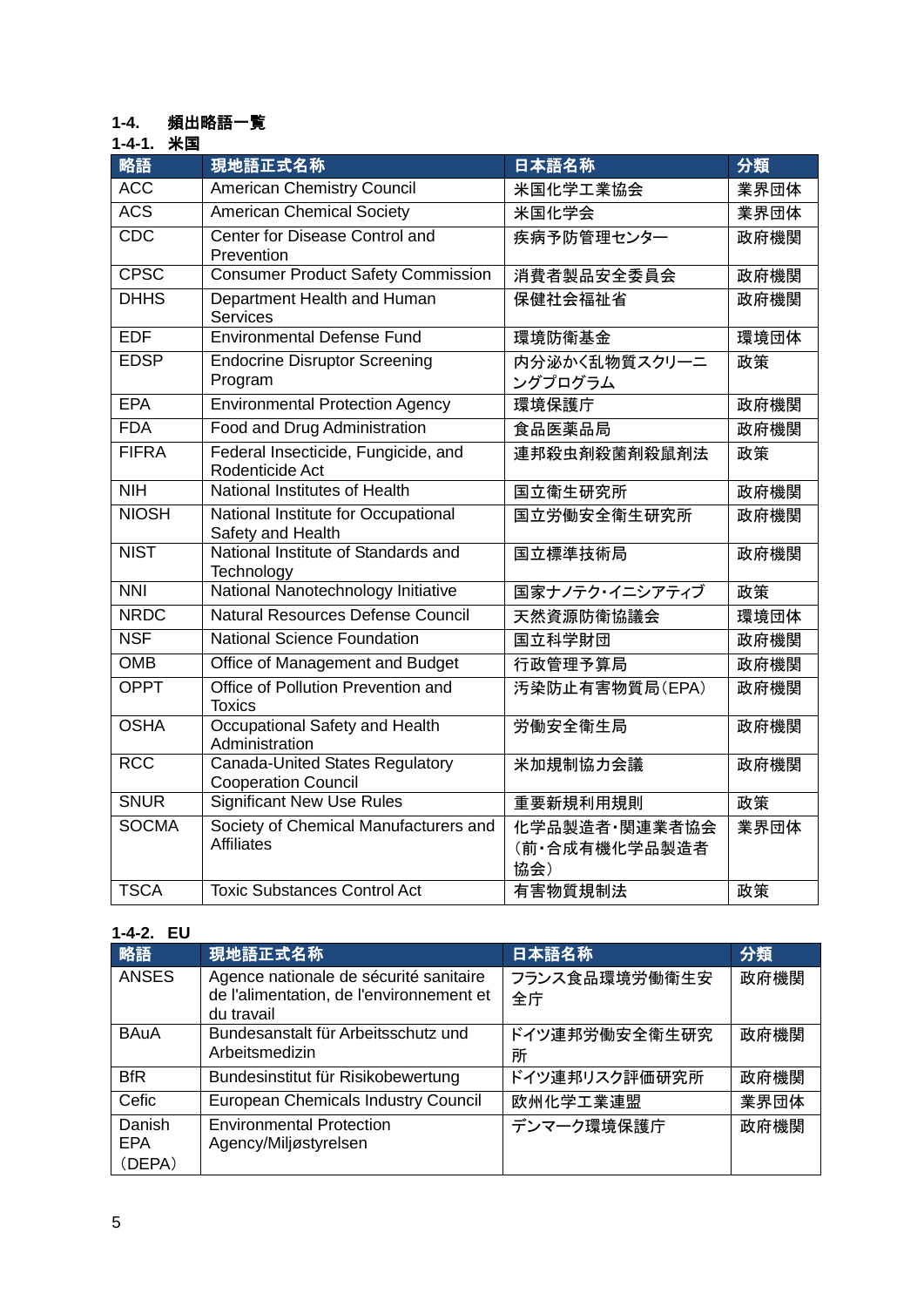| 略語                                       | 現地語正式名称                                                                 | 日本語名称                                     | 分類          |
|------------------------------------------|-------------------------------------------------------------------------|-------------------------------------------|-------------|
| Defra                                    | Department for Environment, Food and<br><b>Rural Affairs</b>            | 英国環境·食料·農村地域省                             | 政府機関        |
| $\overline{\mathsf{DG}}$<br><b>SANCO</b> | <b>Health &amp; Consumer Protection</b><br>Directorate-Genera           | 健康消費者保護総局                                 | $E$ U       |
| <b>ECHA</b>                              | <b>European Chemicals Agency</b>                                        | 欧州化学品庁                                    | EU          |
| <b>EFSA</b>                              | European Food Safety Authority                                          | 欧州食品安全機関                                  | EU          |
| <b>ENVI</b>                              | Committee on the Environment, Public<br><b>Health and Food Safety</b>   | 環境公衆衛生食品安全委員<br>숲<br>(簡略に「環境委員会」ともい<br>う) | 欧州議会<br>委員会 |
| <b>HSE</b>                               | <b>Health and Safety Executive</b>                                      | 英国安全衛生庁                                   | 政府機関        |
| <b>JRC</b>                               | <b>Joint Research Centre</b>                                            | 共同研究センター                                  | EU          |
| <b>MEEM</b>                              | Ministère de l'Environnement, de<br>l'Énergie et de la Mer              | フランス、環境・エネルギー・海<br>洋省                     | 政府機関        |
| NIA                                      | Nanotechnology Industries Association                                   | ナノテクエ業協会                                  | 業界団体        |
| <b>REACH</b>                             | Registration, Evaluation, Authorization<br>and Restriction of Chemicals | 化学物質の登録、評価、認可<br>および制限に関する規則              | 政策          |
| <b>RIVM</b>                              | Rijksinstituut voor Volksgezondheid en<br>Milieu                        | オランダ国立公衆衛生環境研<br>究所                       | 政府機関        |
| <b>RoHS</b>                              | <b>Restriction of Hazardous Substances</b><br><b>Directive</b>          | 電気・電子機器における特定<br>有害物質の使用制限指令              | 政策          |
| <b>SCCS</b>                              | Scientific Committee on Consumer<br>Safety                              | 消費者安全科学委員会                                | $E$ U       |
| <b>SCENIH</b><br>R                       | Scientific Committee on Emerging and<br>Newly Identified Health Risks   | 新興及び新たに特定された健<br>康リスクに関する科学委員会            | $E$ U       |
| <b>SCHER</b>                             | Scientific Committee on Health and<br><b>Environmental Risks</b>        | 保健環境リスク科学委員会                              | EU          |
| <b>UBA</b>                               | Umweltbundesamt:                                                        | ドイツ連邦環境庁                                  | 政府機関        |

# **1-4-3.** その他諸国・国際機関

|              | ◟ <b>◦</b> ៸៲▭៲៶៲▭ ᇀ៲៳៳៳៲៱               |                |      |
|--------------|------------------------------------------|----------------|------|
| 略語           | 現地語正式名称                                  | 日本語名称          | 分類   |
| <b>APVMA</b> | Australian Pesticides and Veterinary     | オーストラリア農薬・動物医薬 | 政府機関 |
|              | <b>Medicines Authority</b>               | 品局             |      |
| <b>FAO</b>   | Food and Agriculture Organization        | 国連食糧農業機関       | 国際機関 |
| <b>FoE</b>   | Friends of the Earth                     | フレンズ・オブ・アース    | 環境団体 |
| <b>GHS</b>   | Globally Harmonized System of            | 化学品の分類および表示に関  | 政策   |
|              | Classification and Labelling of          | する世界調和システム     |      |
|              | Chemicals                                |                |      |
| <b>IARC</b>  | International Agency for Research on     | 国際がん研究機関       | 国際機関 |
|              | Cancer                                   |                |      |
| <b>ICCA</b>  | <b>International Council of Chemical</b> | 国際化学工業協会協議会    | 業界団体 |
|              | Associations                             |                |      |
| <b>ISO</b>   | International Organization for           | 国際標準機構         | 国際機関 |
|              | Standardization                          |                |      |
| <b>OECD</b>  | Organisation for Economic Co-            | 経済協力開発機構       | 国際機関 |
|              | operation and Development                |                |      |
| <b>SAICM</b> | Strategic Approach to International      | 国際的な化学物質管理のため  | 政策   |
|              | <b>Chemicals Management</b>              | の戦略的アプローチ      |      |
| <b>UNEP</b>  | <b>United Nations Environment</b>        | 国連環境計画         | 国際機関 |
|              | Programme                                |                |      |